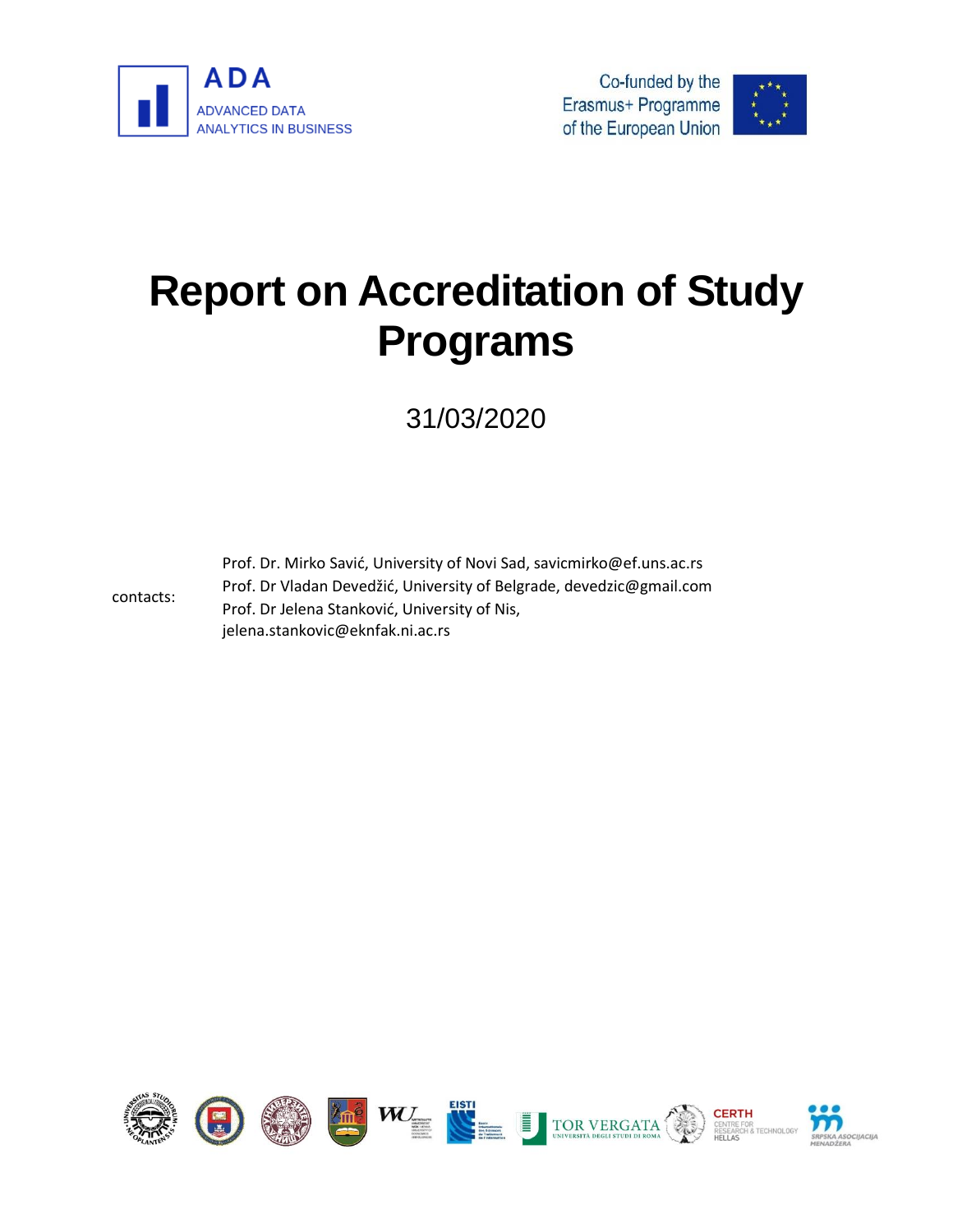| Project acronym:    | ADA                                   |
|---------------------|---------------------------------------|
| Project full title: | Advanced Data Analytics in Business   |
| Project No:         | 598829-EPP-1-2018-1-RS-EPPKA2-CBHE-JP |
| Funding scheme:     | ERASMUS+                              |
| Project start date: | November 15, 2018                     |
| Project duration:   | 36 months                             |

| Abstract | This is the report about current phase of accreditation procedure of  |
|----------|-----------------------------------------------------------------------|
|          | study programs at three partner universities in Serbia: University of |
|          | Nis, University of Novi Sad, and University of Belgrade.              |
|          |                                                                       |

| Title of document:   | Report on Accreditation of Study Programs       |
|----------------------|-------------------------------------------------|
| Work package:        | WP 3: Implementation of the program             |
| Activity:            | 3.1 Accreditation of master study programs      |
| Last version date:   | 31/03/2020                                      |
| File name:           | 3.1.1 Report on Accreditation of Study Programs |
| Number of pages:     | 8                                               |
| Dissemination level: | National                                        |

#### VERSIONING AND CONTRIBUTION HISTORY

| Version | Date       | <b>Revision description</b> | Partner responsible |
|---------|------------|-----------------------------|---------------------|
| $V$ 1.0 | 31/03/2020 | First version               | JNI                 |

#### DISCLAIMER

The European Commission support for the production of this publication does not constitute an endorsement of the contents which reflects the views only of the authors, and the Commission cannot be held responsible for any use which may be made of the information contained therein.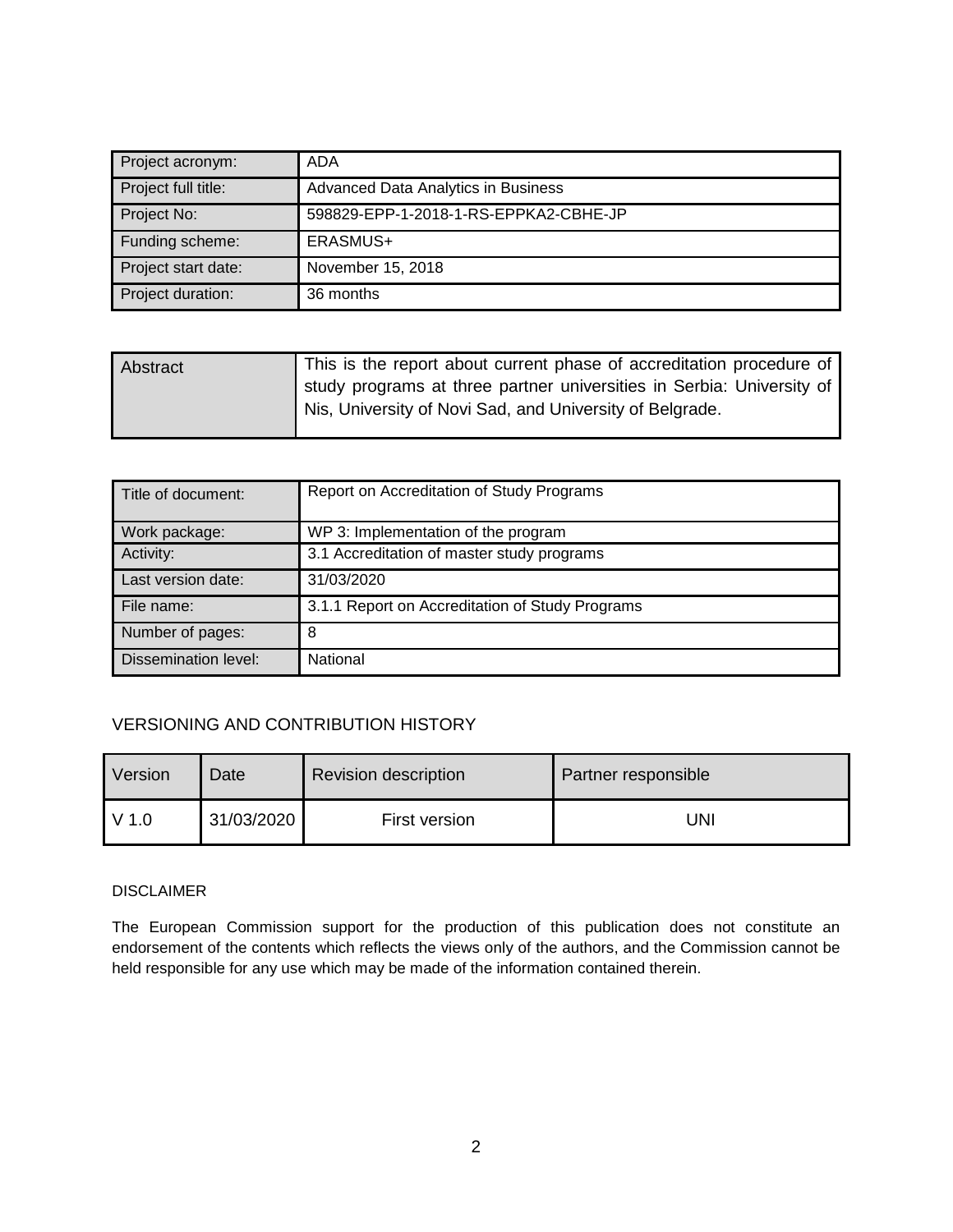## **Description of Accreditation Procedure in HE of Serbia**

Accreditation procedure start at intitutional level. Every study program needs the approval from the following decision bodies: Departments – Council of Teachers at faculties – Check of the program through software of NAT - Quality Committee at University – Expert Council – Senate of the university. Afterwards study program can be submitted to the National Accreditation Body (NAT).

Accreditation process is done fully in accordance with the EQAR (European Quality Assurance Register) Guidelines. NAT of Serbia is member of the EQUAR.

Procedure at NAT: Reception of full documentation on study program from institution – Nomination of peer reviewers by Director of NAT (usually 2 for study program) – Per review procedure (2 months maximum) – Decision of Accreditation Committee on the basis of the reports from peer reviewers.

### **Status of Accreditation Procedures of ADA Master at UNS, UB, and UNI**

University of Novi Sad: After consultations with Tempus office in Serbia and other stakeholders, and with the approval of project officer in EACEA, we have changed the structure of our master study program Advanced Data Analytics in Business. We have expanded the program and make the master with total of 120 ECTS, lasting two years, instead of previous proposal of 90 ECTS and one and a half year. We have introduced additional courses and increased the number of hours and ECTS for already existing courses.

The transformation has been implemented at University of Novi Sad, while University of Belgrade and University of Nis have decided to continue with 90 ECTS program, as planned originally in the project proposal.

The reason for the change is that we want to enable foreign students to be enrolled more easily, because most of them will come to us with 180 ECTS. If we keep the previous version (90 ECTS), we have to require from foreign students to have 240 ECTS in order to be enrolled at master program. That means that most of potential foreign students will have to find the way to provide additional 60 ECTS in order to come to study in Serbia. It is enormous barrier for them. This is general problem in all master study programs in our country.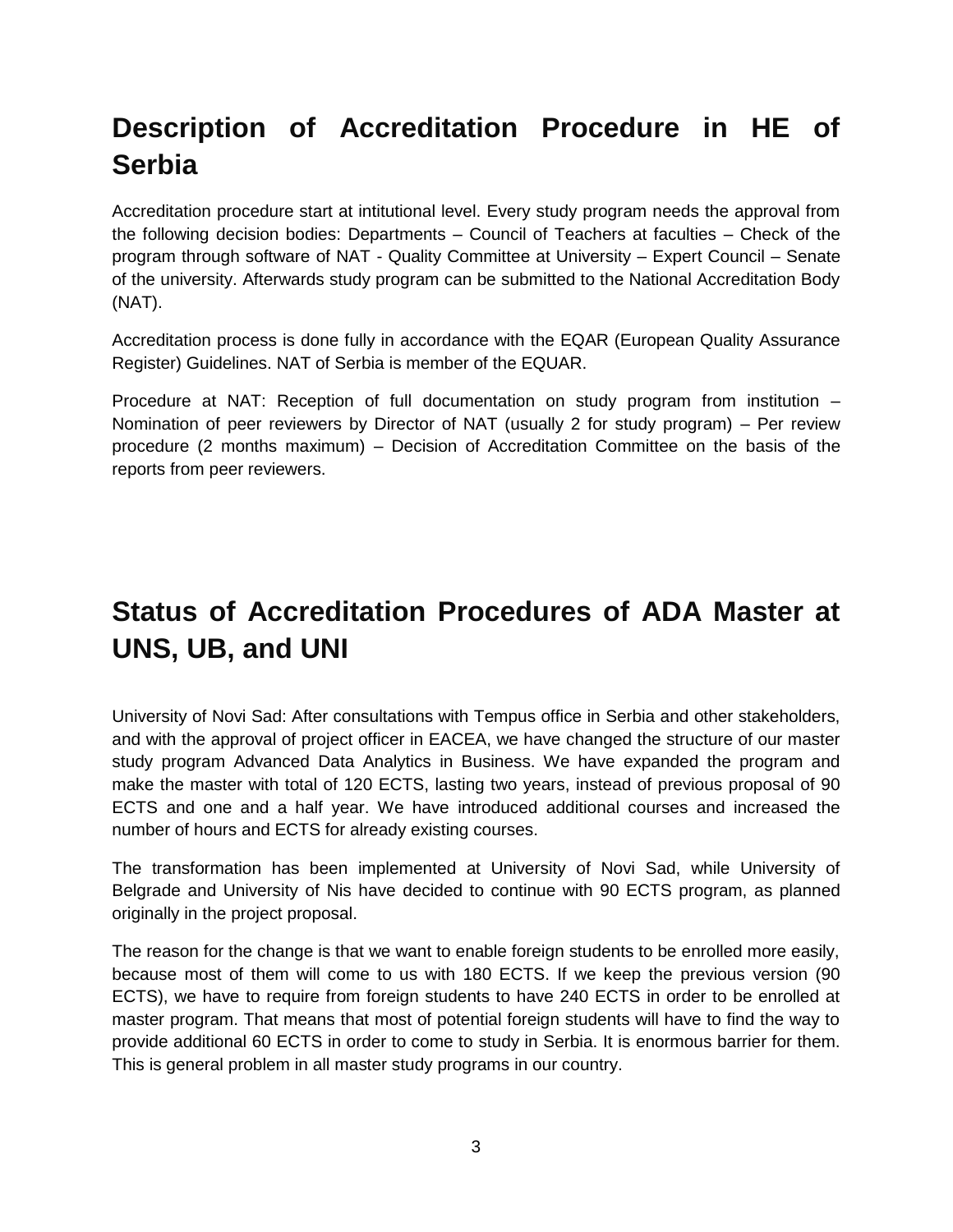Since UNS will develop master study program with 120 ECTS, it will be 100% compatible with EHEA, while potential students from Serbia will be enrolled with 240 ECTS, after 4 years of bachelor study. Anyway, we believe that Serbian students will be still interested to enrol 2 years' study program because of its attractiveness and quality. Through our dissemination activities we have noticed significant interest not only from potential students, but also from the companies.

So far, at UNS, we have developed and prepared all material necessary for the accreditation of study program (in Serbian and English): Curriculum, syllabus, approvals for visiting professors from EU, approval of Quality Committee at UNS, approval from the Expert Council for Social Sciences, etc. Also, we have passed the check through accreditation software developed by National Accreditation Body. The next step is to submit study program for accreditation to National Accreditation Body, right after the approval of Senate of UNS. The plan was to make submission by the end of March 2020, and after the accreditation enrol the first students in October 2020. Unfortunately, due to recent development of situation with Covid-19 virus, we can expect that work of National Accreditation Body in Serbia will be delayed, which means that we must postpone the enrolment of first generation at ADA master to October 2021.

All material already prepared for the accreditation is on the following link: <http://www.ada.ac.rs/study-programs/> .

UB has developed its new master study program, Advanced data analytics. It primarily targets students interested in technology of advanced data analytics, as well as those interested in applications related to medicine, social sciences and scientific computation. The program has been officially approved by the Senate of the University of Belgrade and is now getting ready for submission for accreditation to the National Accreditation Body of the Republic of Serbia.

It is a 3-semester, 90 ECTS program, with courses covering topics from all "three pillars of data science", i.e. math and statistics, computer science, and different application domains. The program is practically oriented – the classes and labs in all courses are envisioned and structured in such a way that problem-based and project-based learning is enforced. Solving real-world, practical problems is in the heart of the teaching and learning methodology to be used in the program implementation. Moreover, the final semester courses are all applicationoriented, and envisioned to be a starting point to the mandatory internship. During the internship, the students will work on practical problems and these, in turn, will be the basis for their master theses.

The structure of the Advanced data analytics program at UB and the course specifications are published at the project Website: [http://www.ada.ac.rs/sp-ubg/.](http://www.ada.ac.rs/sp-ubg/)

Similar to the study program developed at UNS, the plan for the Advanced data analytics program at UB was to submit it for accreditation by the end of March 2020, and, if the accreditation is approved by the National Accreditation Body of the Republic of Serbia, enrol the first generation of students in October 2020. Unfortunately, due to the recent development of the situation with Covid-19 virus, UB expects the accreditation of the Advanced data analytics program only in the second half of 2020. Hence the enrolment of the first generation of students is expected only in October 2021.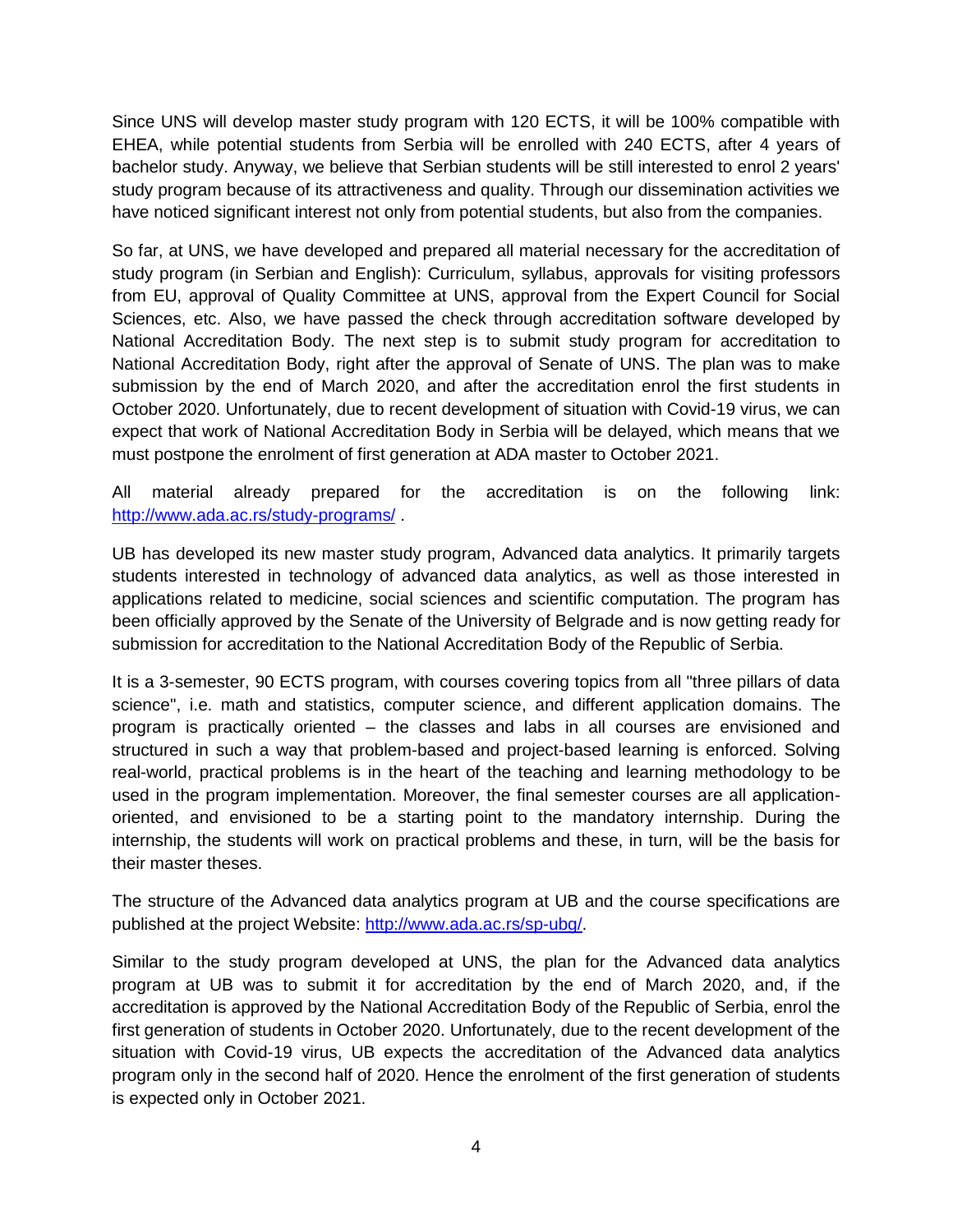At the moment, the accreditation process of ADA in Business master course at the University of Niš is in phase of waiting for the approval of the Senate of UNI. Initially, it was planned to be adopted at Senate meeting that was scheduled for the middle of April 2020 and to submit study program for accreditation to National Accreditation Body just after Senate UNI approval. However, due the pandemic crisis with Covid-19, all meetings at UNI are cancelled and delayed as soon as the situation allows. The materials will be submitted to National Accreditation Body, right after the approval of Senate of UNI. Having in mind recent development of situation, it is expected that the enrolment of first generation at ADA in Business master course at the University of Niš will be postponed to October 2021.

According to project proposal, University of Kragujevac is not developing the study program in business analytics. They are participating in the development of LLL courses.

### **Appendix: List of courses at three universities**

University of Novi Sad

| Title of the course                              | New / Updated | <b>Volume in ECTS</b> | Level of<br>achievement |
|--------------------------------------------------|---------------|-----------------------|-------------------------|
|                                                  |               |                       |                         |
| <b>Quantitative Fundamentals</b>                 | <b>New</b>    | $\overline{7}$        | 100%                    |
| Managing, Storage and Visualising<br>Big Data    | <b>New</b>    | $\overline{7}$        | 100%                    |
| Social Media Analytics                           | <b>New</b>    | $\overline{7}$        | 100%                    |
| R for Data Science                               | <b>New</b>    | $\overline{7}$        | 100%                    |
| <b>Machine Learning</b>                          | <b>New</b>    | $\overline{7}$        | 100%                    |
| <b>Big Data Fundamentals</b>                     | <b>New</b>    | $\overline{7}$        | 100%                    |
| <b>Time Series</b>                               | Updated       | $\overline{7}$        | 100%                    |
| <b>Business Cases</b>                            | <b>New</b>    | $\overline{7}$        | 100%                    |
| Designing communication of results               | <b>New</b>    | $\overline{7}$        | 100%                    |
| <b>Academic Writing</b>                          | <b>New</b>    | $\overline{7}$        | 100%                    |
| <b>Business &amp; Decision Modelling</b>         | <b>New</b>    | $\overline{7}$        | 100%                    |
| Operational<br>chain<br>&<br>Supply<br>Analytics | Updated       | $\overline{7}$        | 100%                    |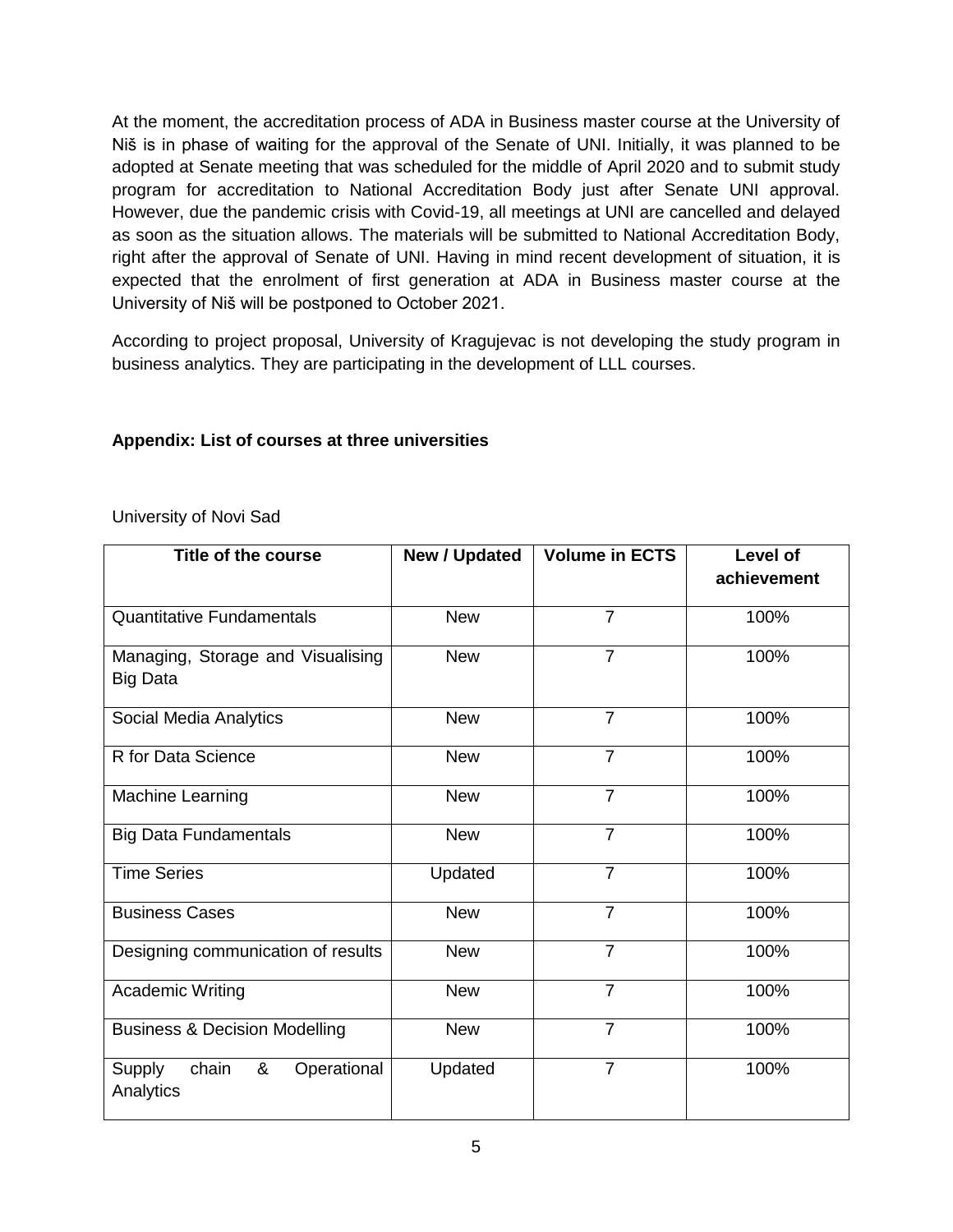| <b>Digital Marketing Analytics</b>                            | Updated    |   | 100% |
|---------------------------------------------------------------|------------|---|------|
| <b>Financial Analytics</b>                                    | Updated    | 7 | 100% |
| <b>Advanced Analytics with SPSS</b>                           | <b>New</b> |   | 100% |
| &<br>Transaction-based<br>analytics<br>Recommendation systems | <b>New</b> | 7 | 100% |
| Deep Learning                                                 | <b>New</b> | 7 | 100% |
| <b>Advanced Econometrics</b>                                  | Updated    | 7 | 100% |

### University of Belgrade

| <b>Title of the course</b>                                      | <b>New / Updated</b> | <b>Volume in ECTS</b> | Level of<br>achievement |
|-----------------------------------------------------------------|----------------------|-----------------------|-------------------------|
| Mathematical<br><b>Basics</b><br>of<br>Data<br>Analysis         | <b>New</b>           | 10                    | 100%                    |
| <b>Discrete Structures</b>                                      | <b>New</b>           | 10                    | 100%                    |
| Analytics and Optimization                                      | <b>New</b>           | 10                    | 100%                    |
| Introduction<br><b>Statistical</b><br>into<br>Interference      | <b>New</b>           | 10                    | 100%                    |
| Models of Statistical Learning                                  | <b>New</b>           | 10                    | 100%                    |
| Introduction<br>into<br>of<br>Theory<br><b>Complex Networks</b> | <b>New</b>           | 10                    | 100%                    |
| Artificial<br>Machine<br>Inteligence<br>$\prime$<br>Learning    | <b>New</b>           | 10                    | 100%                    |
| Programing                                                      | <b>New</b>           | 10                    | 100%                    |
| Data Bases                                                      | <b>New</b>           | 10                    | 100%                    |
| <b>Big Data Analytics</b>                                       | <b>New</b>           | 10                    | 100%                    |
| Data Visualisation                                              | <b>New</b>           | 10                    | 100%                    |
| <b>Networks</b><br>Neural<br>Deep<br>and<br>Learning            | <b>New</b>           | 10                    | 100%                    |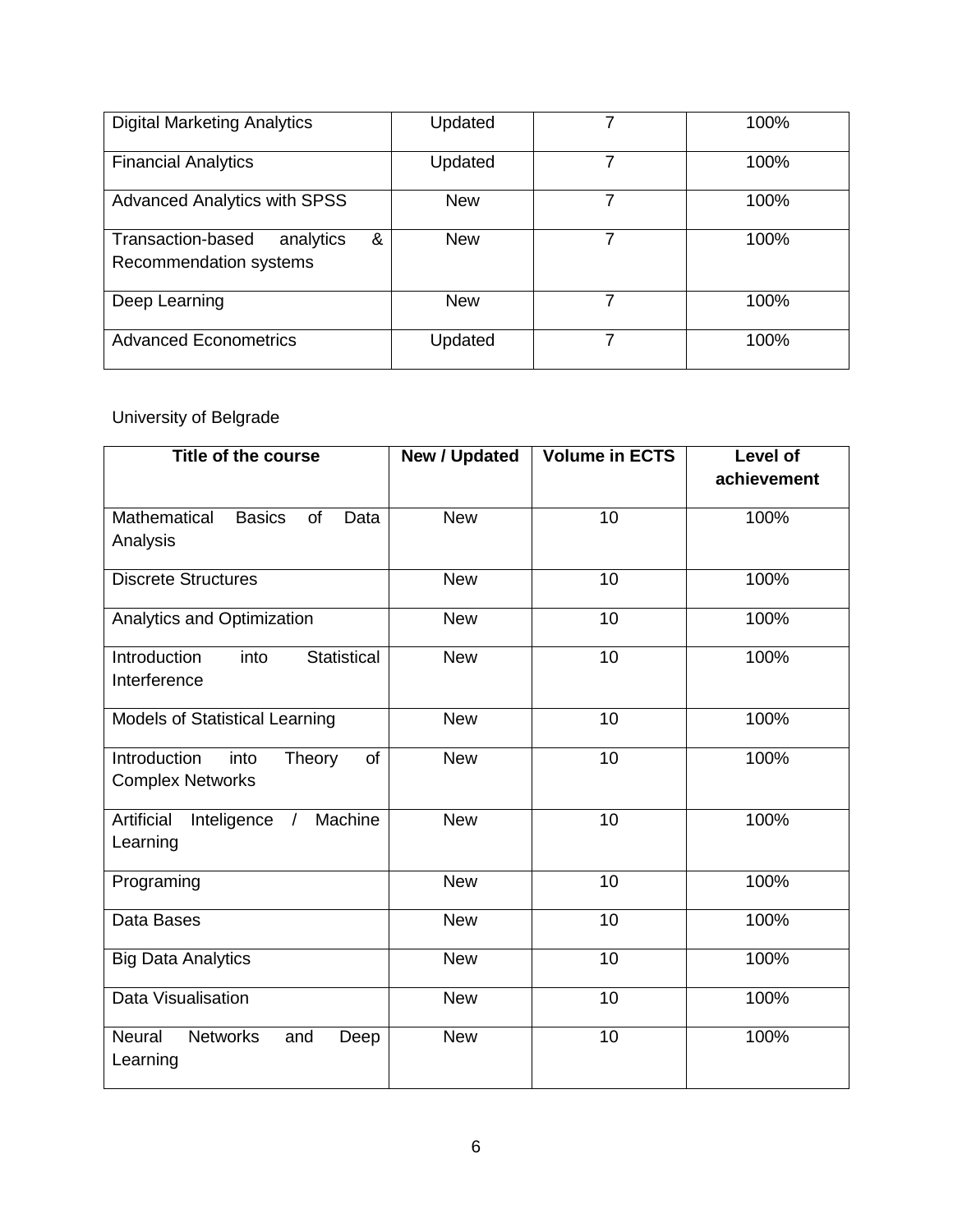| <b>Computer Text Mining</b>                                       | <b>New</b> | 10             | 100% |
|-------------------------------------------------------------------|------------|----------------|------|
| <b>Computer Social Network Analysis</b>                           | New        | 10             | 100% |
| Introduction<br><b>Series</b><br>Time<br>to<br>Analysis           | <b>New</b> | 10             | 100% |
| Data Analysis in Fundamental and<br><b>Clinical Medicine</b>      | <b>New</b> | $\overline{7}$ | 100% |
| <b>Biological</b><br>Data<br>Analysis<br>in<br><b>Sciences</b>    | <b>New</b> | $\overline{7}$ | 100% |
| <b>Big Data Sets and Social Sciences</b>                          | <b>New</b> | $\overline{7}$ | 100% |
| Advanced Data Analytics in Social<br><b>Sciences</b>              | <b>New</b> | $\overline{7}$ | 100% |
| International<br>Analysis<br>of<br>Data<br><b>Bases</b>           | <b>New</b> | $\overline{7}$ | 100% |
| Practical Analysis of Forested and<br>Non-homogeneous Time Series | New        | $\overline{7}$ | 100% |

University of Niš

| Title of the course                                                              | New / Updated | <b>Volume in ECTS</b> | Level of<br>achievement |
|----------------------------------------------------------------------------------|---------------|-----------------------|-------------------------|
| for<br><b>Business</b><br>Programming<br><b>Applications 1</b>                   | <b>New</b>    | 6                     | 100%                    |
| Introduction to Machine Learning<br>in Business                                  | <b>New</b>    | 6                     | 100%                    |
| <b>Business</b><br>Optimization<br>and<br>Decision-Making                        | <b>New</b>    | 6                     | 100%                    |
| Data<br>Research<br>Design<br>and<br><b>Visualization Techniques</b>             | <b>New</b>    | 6                     | 100%                    |
| Marketing Intelligence                                                           | <b>New</b>    | 6                     | 100%                    |
| <b>Text Processing</b>                                                           | <b>New</b>    | 6                     | 100%                    |
| <b>Mathematics</b><br><b>Statistics</b><br>in<br>and<br><b>Business Analysis</b> | <b>New</b>    | 6                     | 100%                    |